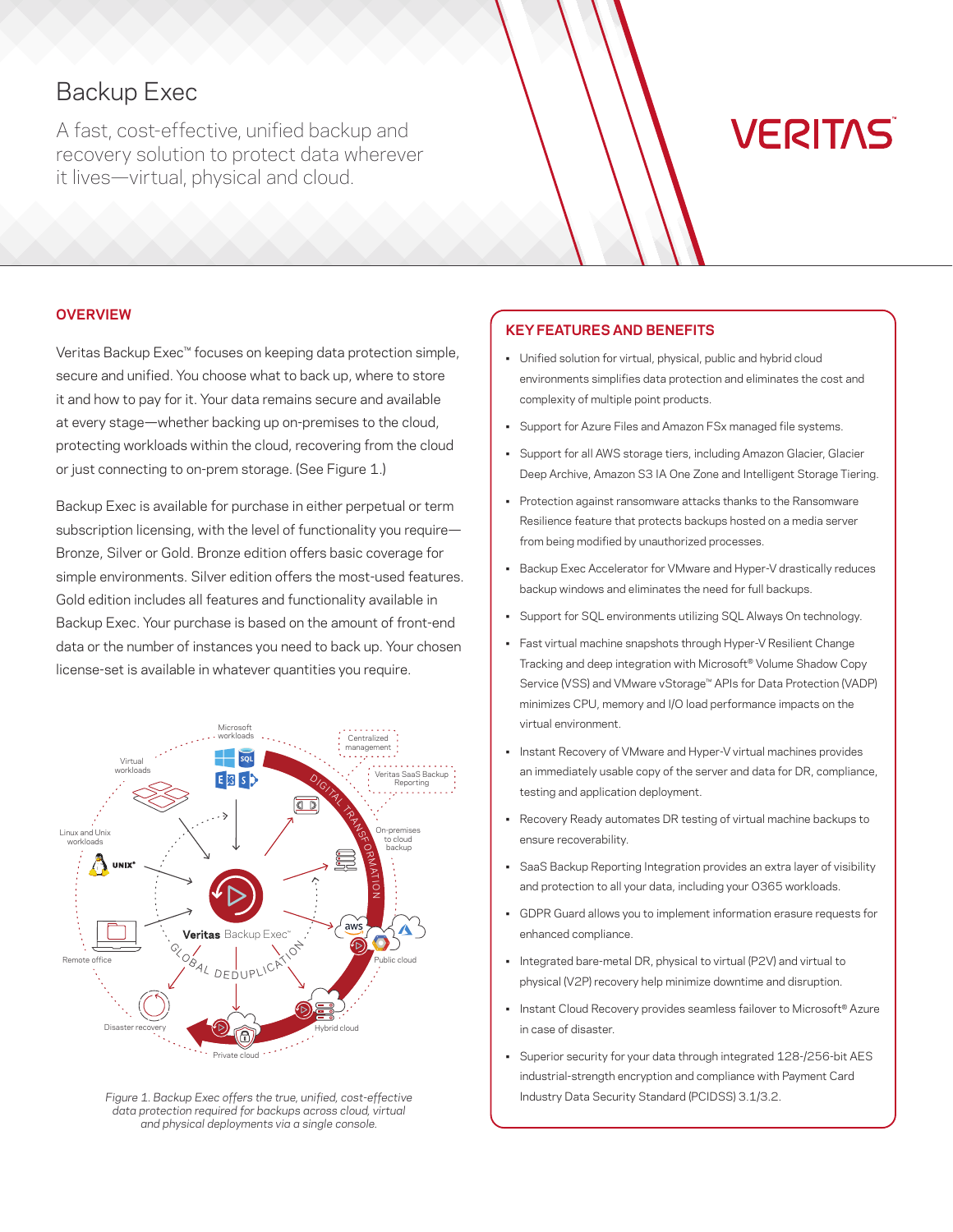# **SIMPLE, YET POWERFUL**

Take the complexity out of data protection without sacrificing functionality. Backup Exec can help you:

- Meet business expectations for backup and recovery.
- Protect your data against ransomware.
- Reduce storage costs.
- Secure data.
- Achieve regulatory requirements.
- Eliminate niche backup tools from your infrastructure.

# Fast and reliable backup and recovery

*"Our backups complete with near 100% reliability and restores are consistently successful with zero fuss. It just works."*

> *— Brandon Mosak, IT Director, Task Force Tips Inc.*

Backup Exec enables you to meet your organization's data protection expectations by reducing the time it takes to back up and recover critical information, apps and servers. With Backup Exec you can mitigate the risk and cost of downtime by using a wide variety of flexible backup and recovery methods. Whether you are using disk, tape or cloud, you can easily and reliably recover your information.

# Integration with Azure Site Recovery

With Instant Cloud Recovery, Backup Exec integrates directly with Azure Site Recovery to ensure data and application availability with cloud-based disaster recovery. (See Figure 2.) This integrated disaster recovery as a service (DRaaS) solution can minimize recovery point objectives (RPOs) and recovery time objectives (RTOs) for businesscritical sites and data with off-site recovery to Azure.

|                                                                                                  |                                                   |                                                                                                         |                                                                     |                                        | Veritas Backup Exec <sup>-+</sup>            |                  | $-0 x$                         |
|--------------------------------------------------------------------------------------------------|---------------------------------------------------|---------------------------------------------------------------------------------------------------------|---------------------------------------------------------------------|----------------------------------------|----------------------------------------------|------------------|--------------------------------|
| 俗<br>◉.<br>Home                                                                                  | 額<br><b>Backup and Restore</b>                    | 田<br>Job Monitor                                                                                        | 團<br>In.<br><b>Reports</b><br>Storage                               | 肿<br><b>Instant Cloud Recovery</b>     |                                              |                  |                                |
| ä<br>谣<br>Manage Manage View Erro<br>Failover Replication Details<br>Manage View Error<br>Manage | 濁<br>$\overline{\circ}$<br>Change                 | ŵР<br>٨<br>Prepare New Refresh<br>Subscription Or Vault Infrastructure View<br><b>Update Operations</b> | 迨<br>View Azure<br>Configuration Details Configuration<br>Configure | ٦b<br>Remove                           |                                              |                  |                                |
|                                                                                                  |                                                   |                                                                                                         |                                                                     | Last query time: 11/1/2019 12:16:29 AM |                                              |                  | <b>Virtual Machine Details</b> |
| Name                                                                                             | Reglication Health                                | Protection Status A                                                                                     | Configuration Issues                                                | Last Successful Failover               | RPO.                                         | Validation Frees |                                |
| ü<br>Win 2012                                                                                    | <b>G Healthy</b>                                  | Failover was initiated                                                                                  |                                                                     |                                        | 54 seconds (As on<br>11/1/2019 12:07:59 AM ] |                  |                                |
| Win 2012 - Exchange @ Healthy                                                                    |                                                   | Protected                                                                                               |                                                                     |                                        | 9 seconds (As on<br>11/1/2019 12:16:06 AM J  |                  |                                |
| W<br><b>RHEL 7</b>                                                                               | <b>Ca</b> Non-Replicated                          | Unprotected                                                                                             |                                                                     |                                        |                                              |                  |                                |
|                                                                                                  |                                                   |                                                                                                         |                                                                     |                                        |                                              |                  |                                |
|                                                                                                  |                                                   |                                                                                                         |                                                                     |                                        |                                              |                  |                                |
|                                                                                                  | <b>TEMS22 Alets 全1 A 6 至0 の2 Abs 吸口 か2 熱6 3 あ</b> |                                                                                                         |                                                                     |                                        |                                              |                  | <b>VERTAS</b>                  |

# Save more, store less

Flexible global deduplication in Backup Exec helps you solve for growing data challenges, regardless of how much your data changes. *Figure 2. Backup Exec's Instant Cloud Recovery.*

It helps minimize backup windows, decrease network traffic and reduce disk space required for storing backup data. The new deduplication to cloud reduces the total cost of ownership (TCO) with comprehensive dedupe to cloud that can save storage and infrastructure costs.

# Advanced integration with VMware and Hyper-V

Backup Exec protects your entire virtual environment, featuring advanced integration with VMware and Hyper-V. Recover what you need, when and where you need it. Backup Exec provides the flexibility to protect VMware and Hyper-V environments using agents or agentless methods, in addition to Microsoft and Linux-based physical machines, whether on-prem or in the cloud. Easily create Instant Recovery copies from your virtual machine backups and perform automated recovery with Backup Exec Recovery Ready. Backup Exec uses Resilient Change Tracking (RCT) and the latest API integration with Hyper-V, increasing incremental and differential backup performance by up to 50 percent. This version also introduces extended hyperconverged environment support, including SMB 3.0, S2D and Scale-Out Storage.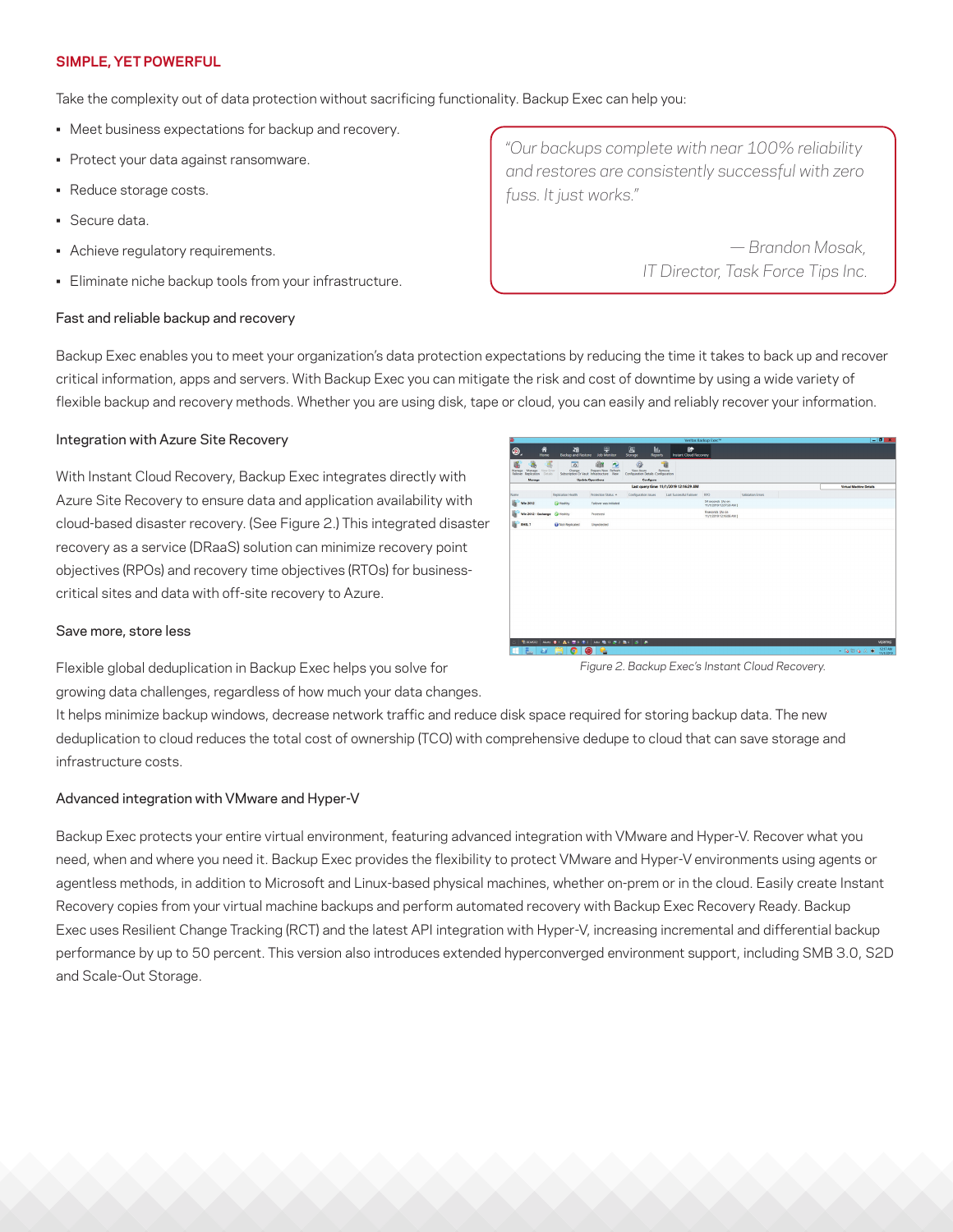# **FLEXIBLE**

Not every backup solution has the flexibility to protect all your organization's information—whether cloud, virtual or physical. Choose the data protection architecture that works for you, rather than letting the software dictate your setup. Back up anything to virtually any storage device, and restore nearly anywhere. From VMs to entire servers, applications, single files and folders or granular application objects, Backup Exec is the single solution for all your data protection needs.

#### A true unified solution: cloud, virtual and physical data protection

Lowering costs and simplifying backup tasks starts with deploying a single solution that is designed for your entire infrastructure regardless of platform: virtual, physical or cloud. Deeply integrated with VMware, Microsoft and Linux platforms, Backup Exec can protect one to thousands of servers and virtual machines from the same user console, providing optimal performance and efficiency. (See Figure 3.) Scalability is an important consideration in back up and recovery, and Backup Exec supports your organization as it grows.



#### Hybrid architectures to cloud, disk and tape

Flexible target options allow you to write to virtually any storage device including disk, tape, hosted storage or directly to public cloud services such as Amazon S3, Google Cloud Storage and Microsoft Azure. Gateway devices such as Amazon Storage Gateway or Microsoft StorSimple permit rapid migration to economical cloud storage.

#### Fast, efficient and versatile recovery

Backup Exec recovers data rapidly at any level of granularity with a single-pass backup. In a few simple clicks you can recover data from cloud servers, virtual machines and physical servers, including entire applications, individual objects, files, folders and granular application items from Microsoft® Exchange, Active Directory®, SQL Server® and SharePoint®.

Backup Exec also provides built-in DR to help minimize downtime, mitigate risk and eliminate business disruption. In the event of a disaster, Backup Exec can recover an entire server from a bare-metal state to the same or dissimilar hardware in minutes, not hours or days. It can also convert your physical servers or their backups into virtual machines. You can rapidly spin up protected virtual machines from the backup set for immediate use.

# **TRUSTED**

Complex backup and recovery products can be inefficient, time-consuming and expensive to manage. Through intuitive wizards and insightful dashboards, Backup Exec is easy to implement, use and manage, whether you are upgrading from a previous version or switching from a competitive product.

#### Easy to manage

Quickly track and monitor every backup and recovery job through an easy-to-use interface with intuitive dashboards and wizards. In a few simple clicks you can set backup jobs, view backup status and perform quick recoveries. Rather than using complex policies, save time and simplify the implementation of backup protection with a visual workflow that lets you replicate data on-prem, off-site or to the cloud. In addition, the centralized administration console in Backup Exec delivers scalable management of distributed sites and helps reduce the time and resources needed to manage your backup operations.